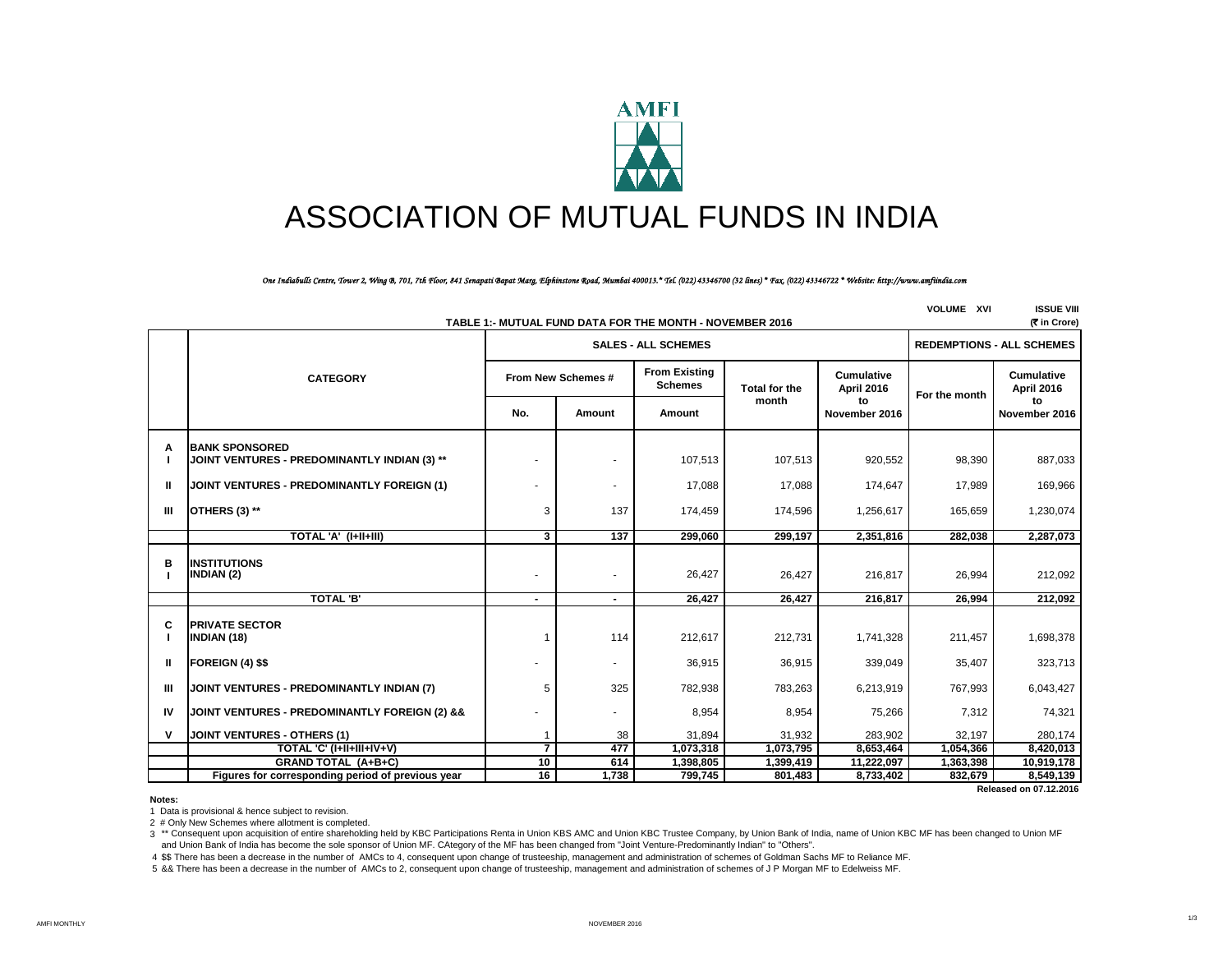| TABLE 2:- SALES DURING THE MONTH OF NOVEMBER 2016 - TYPE AND CATEGORY WISE |  |
|----------------------------------------------------------------------------|--|
| 2.1 *NEW SCHEMES LAUNCHED (ALLOTMENT COMPLETED)                            |  |

|                                |                      | (₹ in Crore) |                      |                  |                      |        |                      |        |
|--------------------------------|----------------------|--------------|----------------------|------------------|----------------------|--------|----------------------|--------|
|                                |                      | Open End     |                      | <b>Close End</b> | <b>Interval Fund</b> |        | <b>TOTAL</b>         |        |
|                                | <b>No.of Schemes</b> | Amount       | <b>No.of Schemes</b> | Amount           | <b>No.of Schemes</b> | Amount | <b>No.of Schemes</b> | Amount |
| <b>INCOME</b>                  |                      |              |                      | 415              |                      |        |                      | 415    |
| INFRASTRUCTURE DEBT FUND       |                      |              |                      |                  |                      |        |                      |        |
| EQUITY                         |                      |              |                      | 85               |                      |        |                      | 85     |
| <b>BALANCED</b>                |                      |              |                      |                  |                      |        |                      |        |
| <b>LIQUID/MONEY MARKET</b>     |                      |              |                      |                  |                      |        |                      |        |
| GILT                           |                      |              |                      |                  |                      |        |                      |        |
| <b>ELSS - EQUITY</b>           |                      |              |                      | 114              |                      |        |                      | 114    |
| <b>GOLD ETF</b>                |                      |              |                      |                  |                      |        |                      |        |
| OTHER ETFs                     |                      |              |                      |                  |                      |        |                      |        |
| <b>FUND OF FUNDS INVESTING</b> |                      |              |                      |                  |                      |        |                      |        |
| <b>OVERSEAS</b>                |                      |              |                      |                  |                      |        |                      |        |
| <b>TOTAL</b>                   |                      |              | 10                   | 614              |                      |        | 10                   | 614    |

## **\*NEW SCHEMES LAUNCHED :**

| <b>ICLOSE END INCOME :</b>      | DHFL Pramerica Fixed Duration Fund - Series AA; DSP BlackRock DAF - Series 49 - 42M; ICICI Prudential FMP Series 80 - 1248 Days Plan D, ICICI Prudential Multiple Yield Fund -<br>Series 11 - Plan D 1361 Days; Reliance Dual Advantage Fixed Tenure Fund X - Plan A; UTI Fixed Term Income Fund Series XXV-IX (1098 Days) and X (1229 Days), UTI-Capital<br>Protection Oriented Scheme - Series VIII-IV (1996 Days). |
|---------------------------------|-----------------------------------------------------------------------------------------------------------------------------------------------------------------------------------------------------------------------------------------------------------------------------------------------------------------------------------------------------------------------------------------------------------------------|
| <b>ICLOSE END EQUITY :</b>      | Birla Sun Life Resurgent India Fund Series 2                                                                                                                                                                                                                                                                                                                                                                          |
| <b>ICLOSE END ELSS EQUITY :</b> | Sundaram Long Term Micro Cap Tax Advantage Fund Series III                                                                                                                                                                                                                                                                                                                                                            |

| <b>2.2 EXISTING SCHEMES</b>     |                          |           |                          |        |                          |                          |                      |              |
|---------------------------------|--------------------------|-----------|--------------------------|--------|--------------------------|--------------------------|----------------------|--------------|
|                                 |                          | Open End  | <b>Close End</b>         |        |                          | <b>Interval Fund</b>     |                      | <b>TOTAL</b> |
|                                 | <b>No.of Schemes</b>     | Amount    | <b>No.of Schemes</b>     | Amount | <b>No.of Schemes</b>     | Amount                   | <b>No.of Schemes</b> | Amount       |
| <b>INCOME</b>                   | 255                      | 82,652    | 1,255                    |        | 69                       |                          | 1,579                | 82,653       |
| <b>INFRASTRUCTURE DEBT FUND</b> | $\overline{\phantom{a}}$ |           |                          |        | $\overline{\phantom{0}}$ | $\overline{\phantom{0}}$ |                      |              |
| <b>EQUITY</b>                   | 311                      | 21,519    | 99                       |        |                          | $\overline{\phantom{0}}$ | 410                  | 21,519       |
| <b>BALANCED</b>                 | 29                       | 4,310     | -                        |        |                          | $\overline{\phantom{a}}$ | 29                   | 4,310        |
| <b>LIQUID/MONEY MARKET</b>      | 51                       | 1,282,105 | -                        |        |                          | $\overline{\phantom{a}}$ | 51                   | 1,282,105    |
| <b>GILT</b>                     | 41                       | 3,096     | -                        |        |                          | $\overline{\phantom{a}}$ | 41                   | 3,096        |
| <b>ELSS - EQUITY</b>            | 43                       | 1,098     | 18                       |        |                          | $\overline{\phantom{0}}$ | 61                   | 1,098        |
| <b>GOLD ETF</b>                 | 12                       |           |                          |        |                          | $\overline{\phantom{0}}$ | 12 <sub>1</sub>      | 8            |
| <b>OTHER ETFS</b>               | 51                       | 3,972     | -                        |        |                          | $\overline{\phantom{0}}$ | 51                   | 3,972        |
| <b>FUND OF FUNDS INVESTING</b>  |                          | 44        |                          |        | $\sim$                   |                          | 29                   | 44           |
| <b>OVERSEAS</b>                 | 29                       |           | $\overline{\phantom{a}}$ |        |                          | $\overline{\phantom{a}}$ |                      |              |
| <b>TOTAL</b>                    | 822                      | 1,398,804 | 1,379                    |        | 69                       |                          | 2270                 | 1,398,805    |

# **2.3 TOTAL OF ALL SCHEMES**

|                                                   |                      | Open End  |                          | <b>Close End</b> |                          | <b>Interval Fund</b> |                      | <b>TOTAL</b> |  |
|---------------------------------------------------|----------------------|-----------|--------------------------|------------------|--------------------------|----------------------|----------------------|--------------|--|
|                                                   | <b>No.of Schemes</b> | Amount    | <b>No.of Schemes</b>     | Amount           | <b>No.of Schemes</b>     | Amount               | <b>No.of Schemes</b> | Amount       |  |
| <b>INCOME</b>                                     | 255                  | 82,652    | 1,263                    | 415              | 69                       |                      | 1,587                | 83,068       |  |
| <b>INFRASTRUCTURE DEBT FUND</b>                   |                      |           |                          |                  |                          |                      |                      |              |  |
| <b>EQUITY</b>                                     | 311                  | 21,519    | 100                      | 85               |                          |                      | 411                  | 21,604       |  |
| <b>BALANCED</b>                                   | 29                   | 4,310     |                          |                  |                          |                      | 29                   | 4,310        |  |
| <b>LIQUID/MONEY MARKET</b>                        | 51                   | 1,282,105 |                          |                  |                          |                      | 51                   | 1,282,105    |  |
| <b>GILT</b>                                       | 4                    | 3,096     | $\overline{\phantom{a}}$ |                  |                          |                      | 41                   | 3,096        |  |
| <b>ELSS - EQUITY</b>                              | 43                   | 1,098     | 19                       | 114              |                          |                      | 62                   | 1,212        |  |
| <b>GOLD ETF</b>                                   | 10                   |           |                          |                  |                          |                      | $12 \,$              |              |  |
| <b>OTHER ETFS</b>                                 | 51                   | 3,972     |                          |                  |                          |                      | 51                   | 3,972        |  |
| <b>FUND OF FUNDS INVESTING</b><br><b>OVERSEAS</b> | 29                   | 44        | $\overline{\phantom{0}}$ |                  | $\overline{\phantom{0}}$ |                      | 29                   | 44           |  |
| <b>TOTAL</b>                                      | 822                  | 1,398,804 | 1,389                    | 614              | 69                       |                      | 2280                 | 1,399,419    |  |